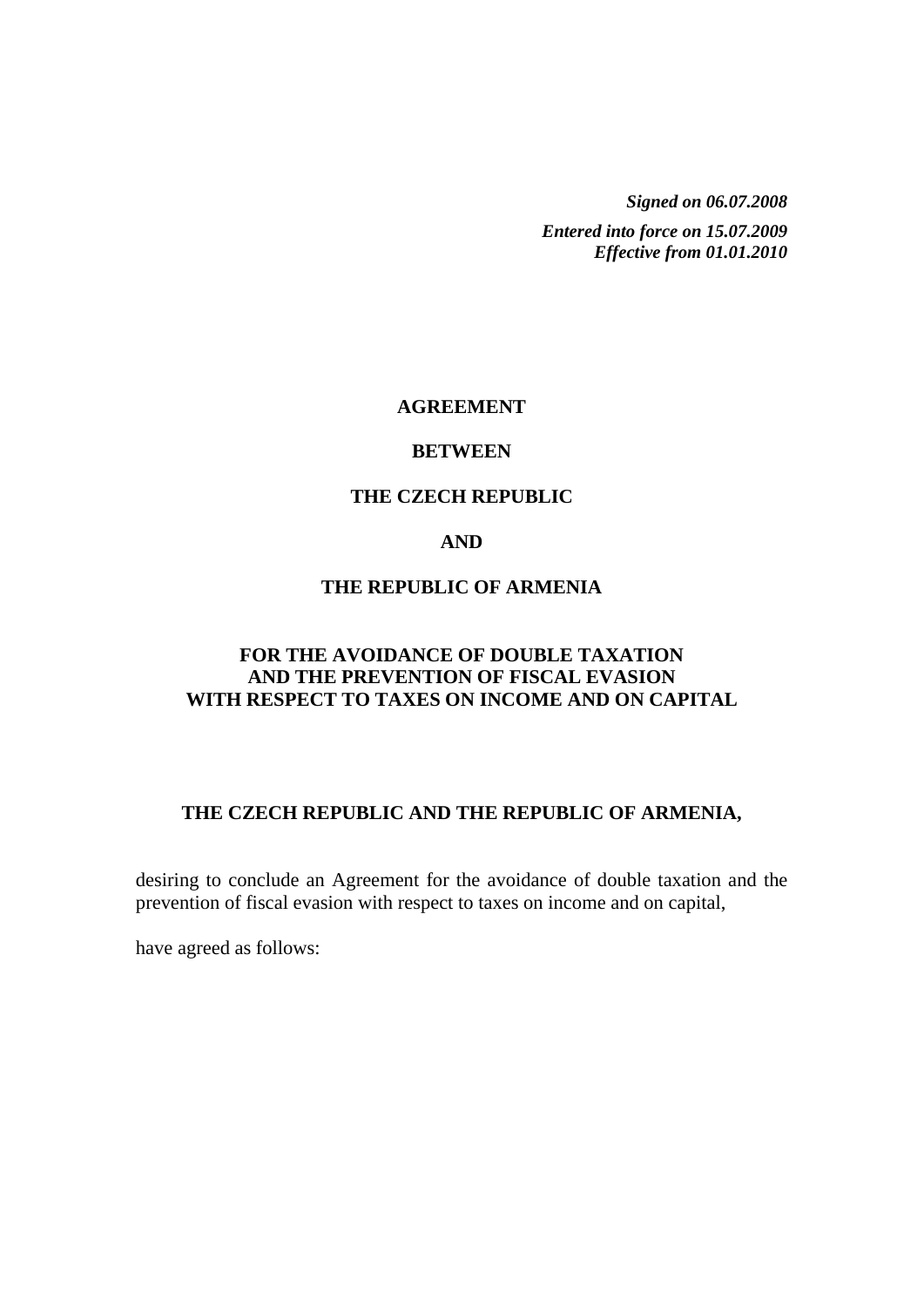### **Article 1 PERSONS COVERED**

This Agreement shall apply to persons who are residents of one or both of the Contracting States.

## **Article 2 TAXES COVERED**

1. This Agreement shall apply to taxes on income and on capital imposed on behalf of a Contracting State or of its political subdivisions or local authorities, irrespective of the manner in which they are levied.

2. There shall be regarded as taxes on income and on capital all taxes imposed on total income, on total capital, or on elements of income or of capital, including taxes on gains from the alienation of movable or immovable property, taxes on the total amounts of wages or salaries paid by enterprises, as well as taxes on capital appreciation.

3. The existing taxes to which the Agreement shall apply are in particular:

a) in Armenia:

(i) the profit tax;

(ii) the income tax;

(iii) the property tax;

b) in the Czech Republic:

(i) the tax on income of individuals;

(ii) the tax on income of legal persons;

(iii) the tax on immovable property.

4. The Agreement shall apply also to any identical or substantially similar taxes which are imposed after the date of signature of the Agreement in addition to, or in place of, the existing taxes. The competent authorities of the Contracting States shall notify each other of any significant changes which have been made in their taxation laws.

#### **Article 3 GENERAL DEFINITIONS**

1. For the purposes of this Agreement, unless the context otherwise requires:

a) the terms "a Contracting State" and "the other Contracting State" mean, as the context requires, the Czech Republic or Armenia;

b) the term "Armenia" means the Republic of Armenia and, when used in a geographical sense, means the territory, including land, water, bowels and air space upon which the Republic of Armenia exercises its sovereign rights and jurisdiction according to national legislation and international law;

c) the term "the Czech Republic" means the territory of the Czech Republic over which, under Czech legislation and in accordance with international law, the sovereign rights of the Czech Republic are exercised;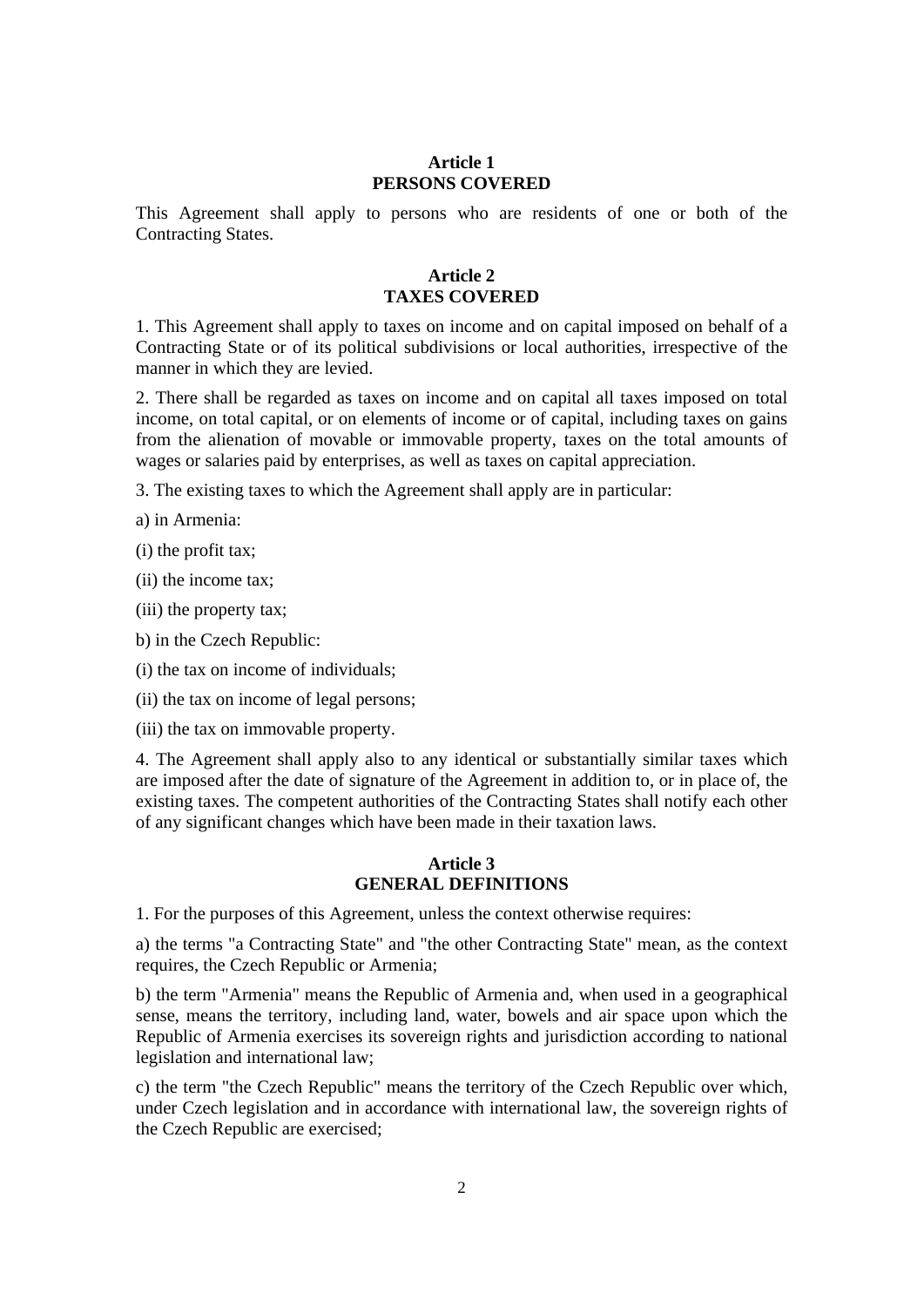d) the term "person" includes an individual, a company and any other body of persons;

e) the term "company" means any body corporate or any entity which is treated as a body corporate for tax purposes;

f) the term "enterprise" applies to the carrying on of any business;

g) the terms "enterprise of a Contracting State" and "enterprise of the other Contracting State" mean respectively an enterprise carried on by a resident of a Contracting State and an enterprise carried on by a resident of the other Contracting State;

h) the term "international traffic" means any transport by a ship, aircraft, railway or road vehicle operated by a resident of a Contracting State, except when the ship, aircraft, railway or road vehicle is operated solely between places in the other Contracting State;

i) the term "competent authority" means:

(i) in the case of Armenia, the Minister of Finance and Economy and the Head of State Tax Service at the Government or their authorised representatives;

(ii) in the case of the Czech Republic, the Minister of Finance or his authorised representative;

j) the term "national" means:

(i) any individual possessing the nationality of a Contracting State;

(ii) any legal person, partnership or association deriving its status as such from the laws in force in a Contracting State;

k) the term "business" includes also the performance of professional services and of other activities of an independent character.

2. As regards the application of the Agreement at any time by a Contracting State, any term not defined therein shall, unless the context otherwise requires, have the meaning that it has at that time under the law of that State for the purposes of the taxes to which the Agreement applies, any meaning under the applicable tax laws of that State prevailing over a meaning given to the term under other laws of that State.

#### **Article 4 RESIDENT**

1. For the purposes of this Agreement, the term "resident of a Contracting State" means any person who, under the laws of that State, is liable to tax therein by reason of his domicile, residence, place of incorporation, place of effective management or any other criterion of a similar nature, and also includes that State and any political subdivision or local authority thereof. This term, however, does not include any person who is liable to tax in that State in respect only of income from sources in that State or capital situated therein.

2. Where by reason of the provisions of paragraph 1 an individual is a resident of both Contracting States, then his status shall be determined as follows:

a) he shall be deemed to be a resident only of the State in which he has a permanent home available to him; if he has a permanent home available to him in both States, he shall be deemed to be a resident only of the State with which his personal and economic relations are closer (centre of vital interests);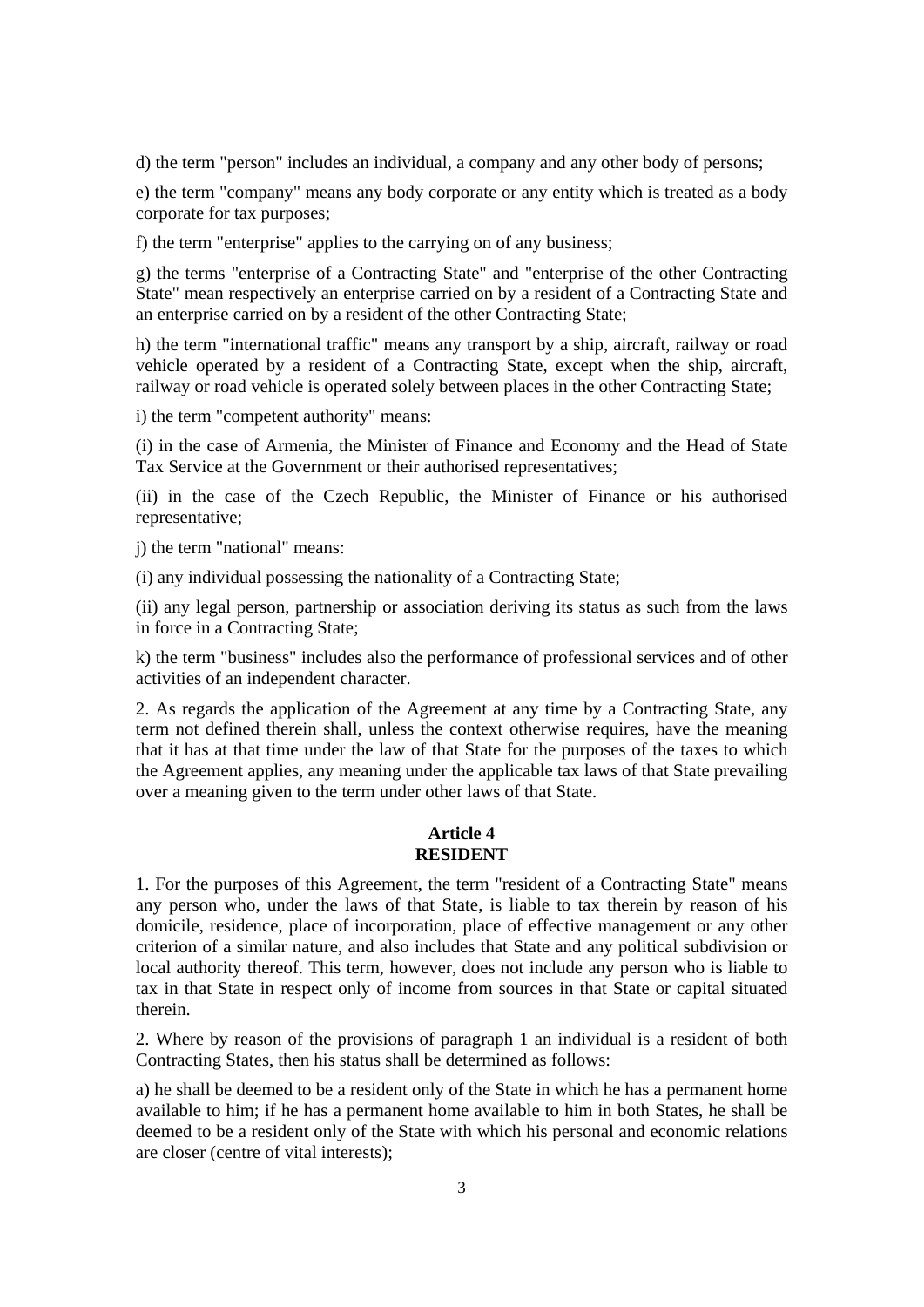b) if the State in which he has his centre of vital interests cannot be determined, or if he has not a permanent home available to him in either State, he shall be deemed to be a resident only of the State in which he has an habitual abode;

c) if he has an habitual abode in both States or in neither of them, he shall be deemed to be a resident only of the State of which he is a national;

d) if he is a national of both States or of neither of them, the competent authorities of the Contracting States shall settle the question by mutual agreement.

3. Where by reason of the provisions of paragraph 1 a person other than an individual is a resident of both Contracting States, then it shall be deemed to be a resident only of the State of which it is a national.

## **Article 5 PERMANENT ESTABLISHMENT**

1. For the purposes of this Agreement, the term "permanent establishment" means a fixed place of business through which the business of an enterprise is wholly or partly carried on.

2. The term "permanent establishment" includes especially:

a) a place of management;

b) a branch;

c) an office;

d) a factory;

e) a workshop;

f) a sales outlet, and

g) a mine, an oil or gas well, a quarry or any other place of exploration or extraction of natural resources.

3. The term "permanent establishment" likewise encompasses:

a) a building site, or a construction, assembly or installation project or supervisory activities in connection therewith, but only where such site, project or activities continue for a period of more than six months;

b) the furnishing of services, including consultancy or managerial services, by an enterprise of a Contracting State or through employees or other personnel engaged by the enterprise for such purpose, but only where activities of that nature continue in the territory of the other Contracting State for a period or periods exceeding in the aggregate six months within any twelve month period.

4. Notwithstanding the preceding provisions of this Article, the term "permanent establishment" shall be deemed not to include:

a) the use of facilities solely for the purpose of storage or display of goods or merchandise belonging to the enterprise;

b) the maintenance of a stock of goods or merchandise belonging to the enterprise solely for the purpose of storage or display;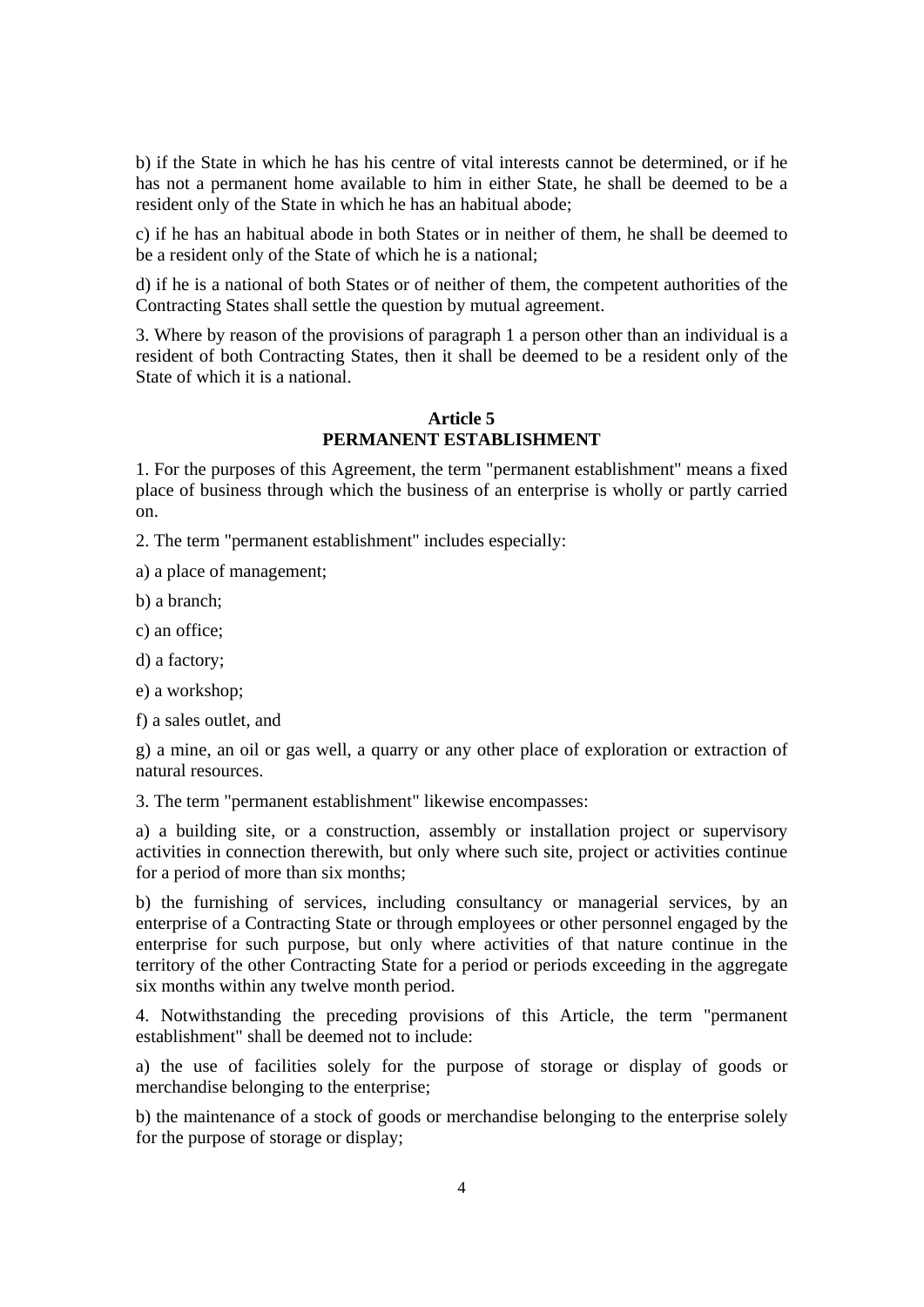c) the maintenance of a stock of goods or merchandise belonging to the enterprise solely for the purpose of processing by another enterprise;

d) the maintenance of a fixed place of business solely for the purpose of purchasing goods or merchandise or of collecting information, for the enterprise;

e) the maintenance of a fixed place of business solely for the purpose of carrying on, for the enterprise, any other activity of a preparatory or auxiliary character;

f) the maintenance of a fixed place of business solely for any combination of activities mentioned in sub-paragraphs a) to e), provided that the overall activity of the fixed place of business resulting from this combination is of a preparatory or auxiliary character.

5. Notwithstanding the provisions of paragraphs 1 and 2, where a person - other than an agent of an independent status to whom paragraph 6 applies - is acting in a Contracting State on behalf of an enterprise of the other Contracting State, that enterprise shall be deemed to have a permanent establishment in the first-mentioned Contracting State in respect of any activities which that person undertakes for the enterprise, if such a person:

a) has and habitually exercises in that State an authority to conclude contracts in the name of the enterprise, unless the activities of such person are limited to those mentioned in paragraph 4 which, if exercised through a fixed place of business, would not make this fixed place of business a permanent establishment under the provisions of that paragraph; or

b) has no such authority, but habitually maintains in the first-mentioned State a stock of goods or merchandise from which he regularly delivers goods or merchandise on behalf of the enterprise.

6. An enterprise shall not be deemed to have a permanent establishment in a Contracting State merely because it carries on business in that State through a broker, general commission agent or any other agent of an independent status, provided that such persons are acting in the ordinary course of their business.

7. The fact that a company which is a resident of a Contracting State controls or is controlled by a company which is a resident of the other Contracting State, or which carries on business in that other State (whether through a permanent establishment or otherwise), shall not of itself constitute either company a permanent establishment of the other.

### **Article 6 INCOME FROM IMMOVABLE PROPERTY**

1. Income derived by a resident of a Contracting State from immovable property (including income from agriculture or forestry) situated in the other Contracting State may be taxed in that other State.

2. The term "immovable property" shall have the meaning which it has under the law of the Contracting State in which the property in question is situated. The term shall in any case include property accessory to immovable property, livestock and equipment used in agriculture and forestry, rights to which the provisions of general law respecting landed property apply, usufruct of immovable property and rights to variable or fixed payments as consideration for the working of, or the right to work, mineral deposits, sources and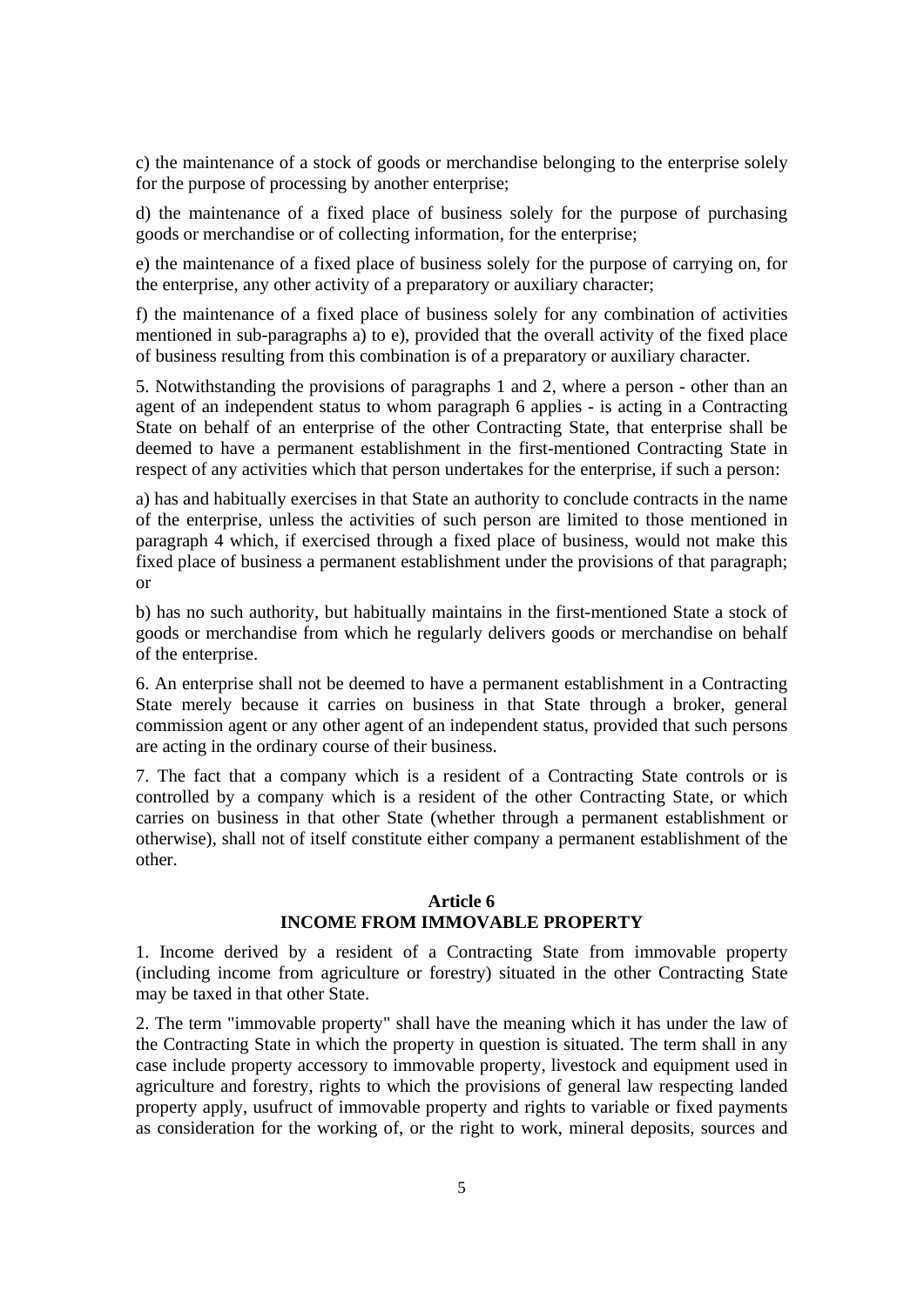other natural resources; ships, aircraft, railway and road vehicles shall not be regarded as immovable property.

3. The provisions of paragraph 1 shall apply to income derived from the direct use, letting, or use in any other form of immovable property.

4. The provisions of paragraphs 1 and 3 shall also apply to the income from immovable property of an enterprise.

#### **Article 7 BUSINESS PROFITS**

1. The profits of an enterprise of a Contracting State shall be taxable only in that State unless the enterprise carries on business in the other Contracting State through a permanent establishment situated therein. If the enterprise carries on business as aforesaid, the profits of the enterprise may be taxed in the other State but only so much of them as is attributable to that permanent establishment.

2. Subject to the provisions of paragraph 3, where an enterprise of a Contracting State carries on business in the other Contracting State through a permanent establishment situated therein, there shall in each Contracting State be attributed to that permanent establishment the profits which it might be expected to make if it were a distinct and separate enterprise engaged in the same or similar activities under the same or similar conditions and dealing wholly independently with the enterprise of which it is a permanent establishment.

3. In determining the profits of a permanent establishment, there shall be allowed as deductions expenses which are incurred for the purposes of the business of the permanent establishment, including executive and general administrative expenses so incurred, whether in the State in which the permanent establishment is situated or elsewhere.

However, no such deduction shall be allowed in respect of amounts, if any, paid (otherwise than towards reimbursement of actual expenses) by the permanent establishment to the head office of the enterprise or any of its other offices, by way of royalties, fees or other similar payments in return for the use of patents or other rights, or by way of commission, for specific services performed or for management, or, except in the case of a banking enterprise, by way of interest on moneys lent to the permanent establishment.

Likewise, no account shall be taken, in the determination of the profits of a permanent establishment, for amounts charged (otherwise than towards reimbursement of actual expenses), by the permanent establishment to the head office of the enterprise or any of its other offices, by way of royalties, fees or other similar payments in return for the use of patents or other rights, or by way of commission for specific services performed or for management, or, except in the case of a banking enterprise, by way of interest on moneys lent to the head office of the enterprise or any of its other offices.

4. Insofar as it has been customary in a Contracting State to determine the profits to be attributed to a permanent establishment on the basis of an apportionment of the total profits of the enterprise to its various parts, nothing in paragraph 2 shall preclude that Contracting State from determining the profits to be taxed by such an apportionment as may be customary; the method of apportionment adopted shall, however, be such that the result shall be in accordance with the principles contained in this Article.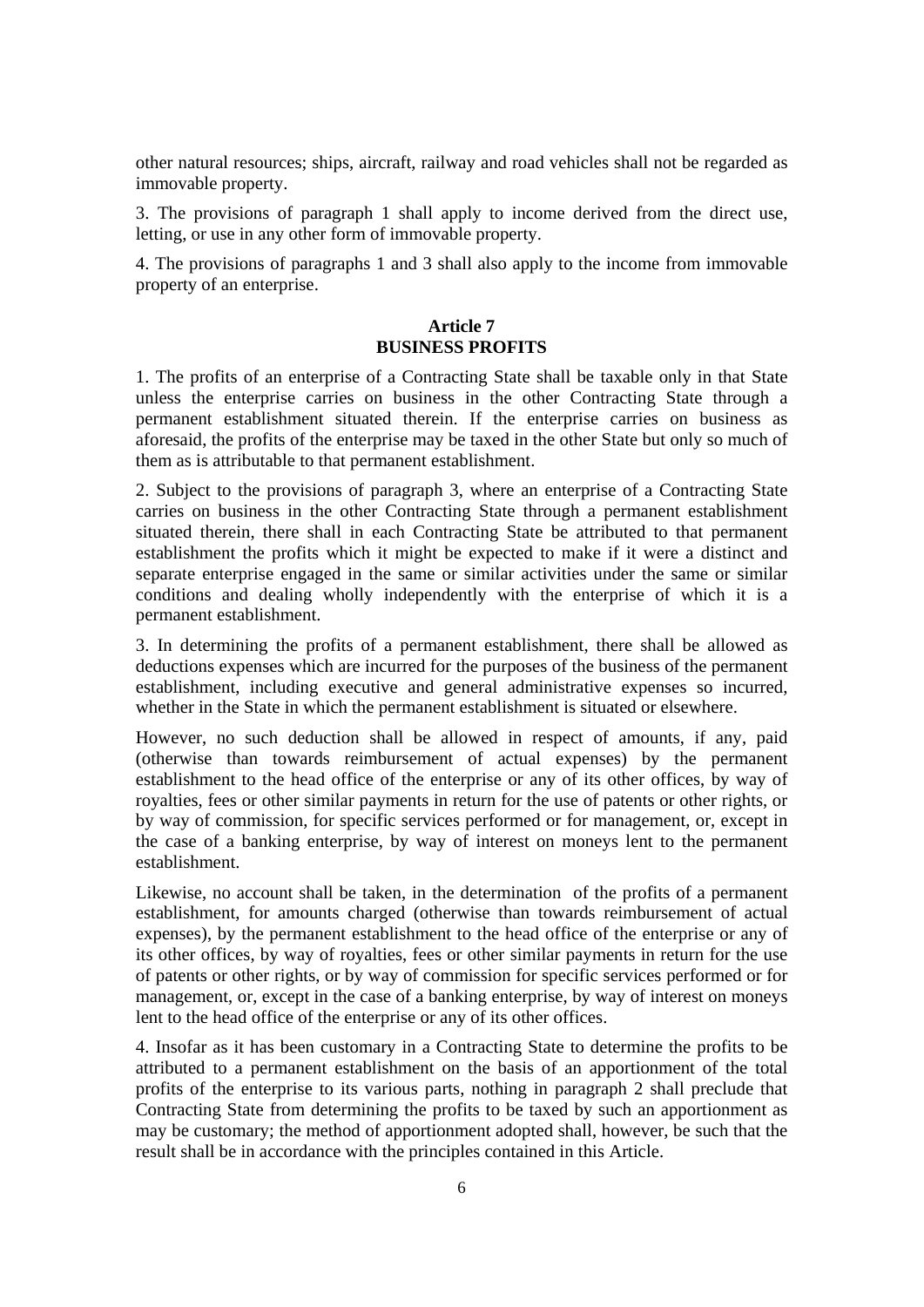5. No profits shall be attributed to a permanent establishment by reason of the mere purchase by that permanent establishment of goods or merchandise for the enterprise.

6. For the purposes of the preceding paragraphs, the profits to be attributed to the permanent establishment shall be determined by the same method year by year unless there is good and sufficient reason to the contrary.

7. Where profits include items of income which are dealt with separately in other Articles of this Agreement, then the provisions of those Articles shall not be affected by the provisions of this Article.

## **Article 8 INTERNATIONAL TRAFFIC**

1. Profits derived by a resident of a Contracting State from the operation of ships, aircraft, railway or road vehicles in international traffic shall be taxable only in that State.

2. The provisions of paragraph 1 shall also apply to profits from the participation in a pool, a joint business or an international operating agency.

## **Article 9 ASSOCIATED ENTERPRISES**

Where

a) an enterprise of a Contracting State participates directly or indirectly in the management, control or capital of an enterprise of the other Contracting State, or

b) the same persons participate directly or indirectly in the management, control or capital of an enterprise of a Contracting State and an enterprise of the other Contracting State,

and in either case conditions are made or imposed between the two enterprises in their commercial or financial relations which differ from those which would be made between independent enterprises, then any profits which would, but for those conditions, have accrued to one of the enterprises, but, by reason of those conditions, have not so accrued, may be included in the profits of that enterprise and taxed accordingly.

#### **Article 10 DIVIDENDS**

1. Dividends paid by a company which is a resident of a Contracting State to a resident of the other Contracting State may be taxed in that other State.

2. However, such dividends may also be taxed in the Contracting State of which the company paying the dividends is a resident and according to the laws of that State, but if the beneficial owner of the dividends is a resident of the other Contracting State, the tax so charged shall not exceed 10 per cent of the gross amount of the dividends.

The competent authorities of the Contracting States shall by mutual agreement settle the mode of application of this limitation.

This paragraph shall not affect the taxation of the company in respect of the profits out of which the dividends are paid.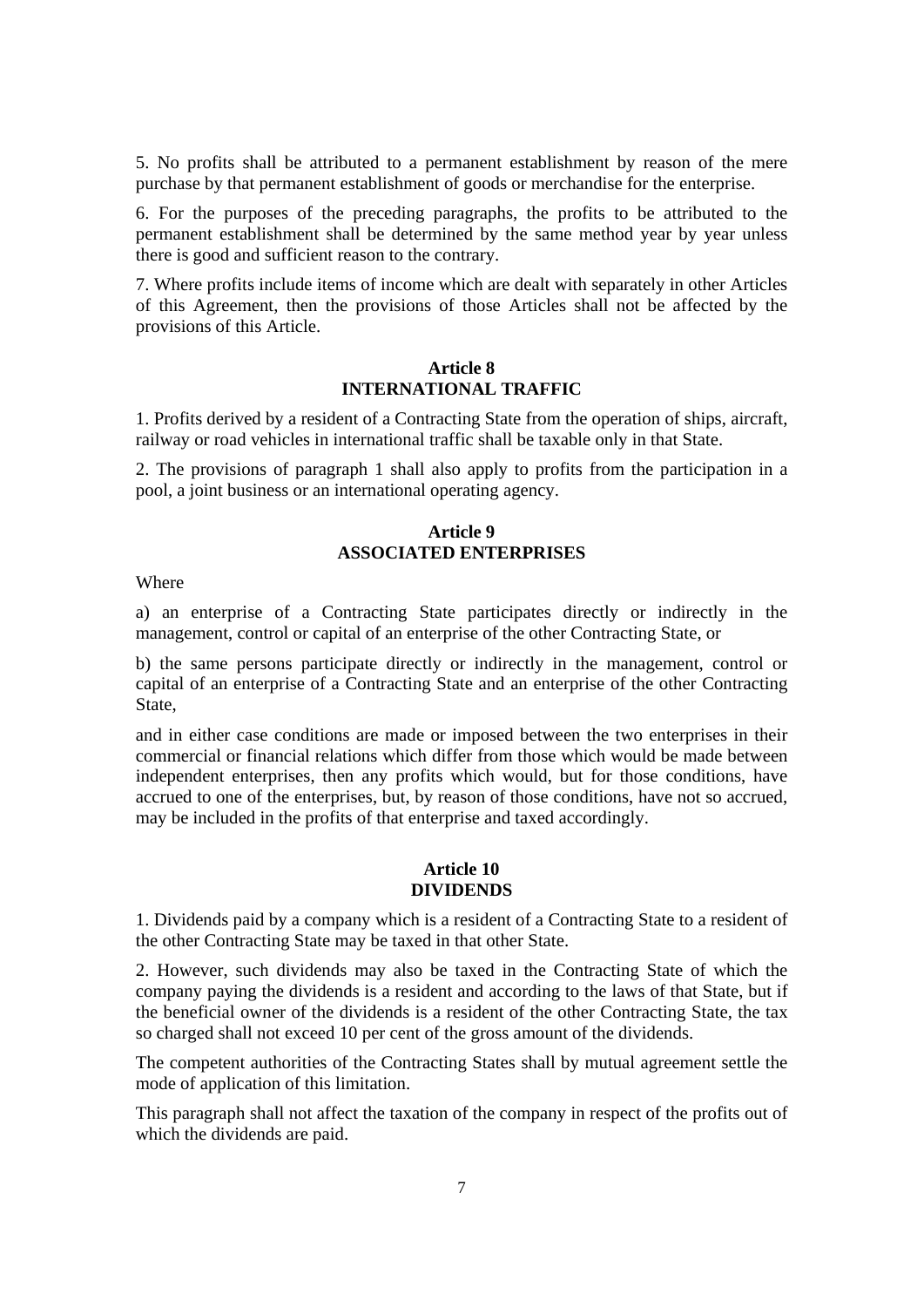3. The term "dividends" as used in this Article means income from shares or other rights, not being debt-claims, participating in profits, as well as other income which is subjected to the same taxation treatment as income from shares by the laws of the State of which the company making the distribution or the payment is a resident.

4. The provisions of paragraphs 1 and 2 shall not apply if the beneficial owner of the dividends, being a resident of a Contracting State, carries on business in the other Contracting State of which the company paying the dividends is a resident through a permanent establishment situated therein and the holding in respect of which the dividends are paid is effectively connected with such permanent establishment. In such case the provisions of Article 7 shall apply.

5. Where a company which is a resident of a Contracting State derives profits or income from the other Contracting State, that other State may not impose any tax on the dividends paid by the company, except insofar as such dividends are paid to a resident of that other State or insofar as the holding in respect of which the dividends are paid is effectively connected with a permanent establishment situated in that other State, nor subject the company's undistributed profits to a tax on the company's undistributed profits, even if the dividends paid or the undistributed profits consist wholly or partly of profits or income arising in such other State.

# **Article 11 INTEREST**

1. Interest arising in a Contracting State and paid to a resident of the other Contracting State may be taxed in that other State.

2. However, such interest may also be taxed in the Contracting State in which it arises and according to the laws of that State, but if the beneficial owner of the interest is a resident of the other Contracting State, the tax so charged shall not exceed 10 per cent of the gross amount of the interest.

3. Notwithstanding the provisions of paragraph 2, interest arising in a Contracting State and beneficially owned by a resident of the other Contracting State

a) shall be exempted from tax in the State in which interest arises if it is paid

(i) to the Government of the other Contracting State, a political subdivision or a local authority thereof, to the Central Bank of that other State or any financial institution owned or controlled by the Government of the other State; or

(ii) in connection with a loan or a credit guaranteed or insured by the Government of the other Contracting State, the Central Bank of that other State or any financial institution owned or controlled by that Government;

b) shall be taxable in the Contracting State in which it arises at a rate not exceeding 5 per cent of the gross amount of the interest if the interest is paid in connection with a loan or a credit of whatever kind granted by a bank.

The competent authorities of the Contracting States shall by mutual agreement settle the mode of application of the limitations mentioned in paragraphs 2 and 3.

4. The term "interest" as used in this Article means income from debt-claims of every kind, whether or not secured by mortgage and whether or not carrying a right to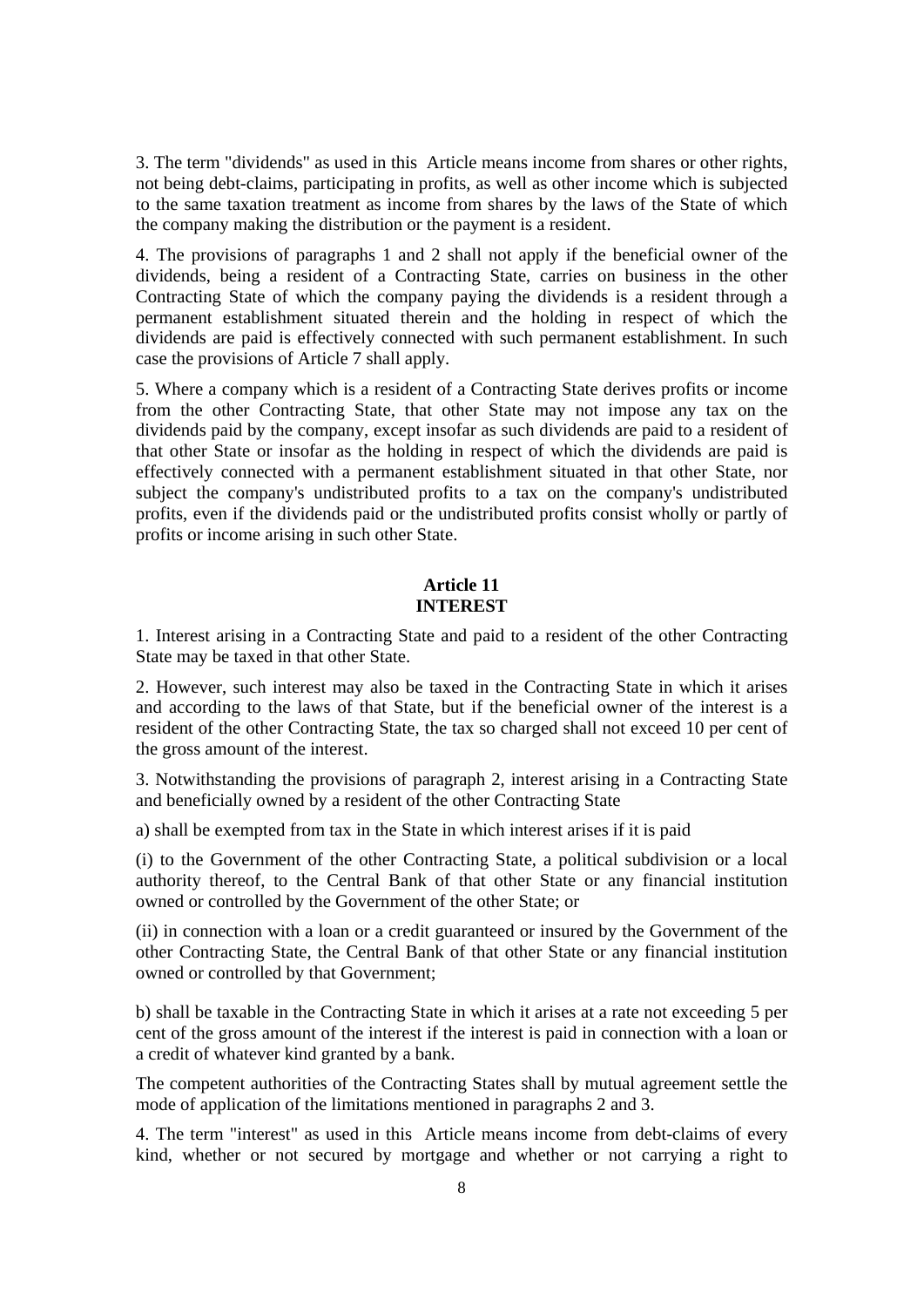participate in the debtor's profits, and in particular, income from government securities and income from bonds or debentures, including premiums and prizes attaching to such securities, bonds or debentures. Penalty charges for late payment shall not be regarded as interest for the purposes of this Article. The term "interest" shall not include any item of income which is considered as a dividend under the provisions of paragraph 3 of Article 10.

5. The provisions of paragraphs 1, 2 and 3 shall not apply if the beneficial owner of the interest, being a resident of a Contracting State, carries on business in the other Contracting State in which the interest arises through a permanent establishment situated therein and the debt-claim in respect of which the interest is paid is effectively connected with such permanent establishment. In such case the provisions of Article 7 shall apply.

6. Interest shall be deemed to arise in a Contracting State when the payer is a resident of that State. Where, however, the person paying the interest, whether he is a resident of a Contracting State or not, has in a Contracting State a permanent establishment in connection with which the indebtedness on which the interest is paid was incurred, and such interest is borne by such permanent establishment, then such interest shall be deemed to arise in the State in which the permanent establishment is situated.

7. Where, by reason of a special relationship between the payer and the beneficial owner or between both of them and some other person, the amount of the interest, having regard to the debt-claim for which it is paid, exceeds the amount which would have been agreed upon by the payer and the beneficial owner in the absence of such relationship, the provisions of this Article shall apply only to the last-mentioned amount. In such case, the excess part of the payments shall remain taxable according to the laws of each Contracting State, due regard being had to the other provisions of this Agreement.

## **Article 12 ROYALTIES**

1. Royalties arising in a Contracting State and paid to a resident of the other Contracting State may be taxed in that other State.

2. However, such royalties may also be taxed in the Contracting State in which they arise and according to the laws of that State, but if the beneficial owner of the royalties is a resident of the other Contracting State, the tax so charged shall not exceed:

a) 5 per cent of the gross amount of the royalties of the kind referred to in sub-paragraph a) of paragraph 3;

b) 10 per cent of the gross amount of the royalties of the kind referred to in sub-paragraph b) of paragraph 3.

The competent authorities of the Contracting States shall by mutual agreement settle the mode of application of these limitations.

3. The term "royalties" as used in this Article means payments of any kind received as a consideration for the use of, or the right to use:

a) any copyright of literary, artistic or scientific work including cinematograph films, and films or tapes for television or radio broadcasting;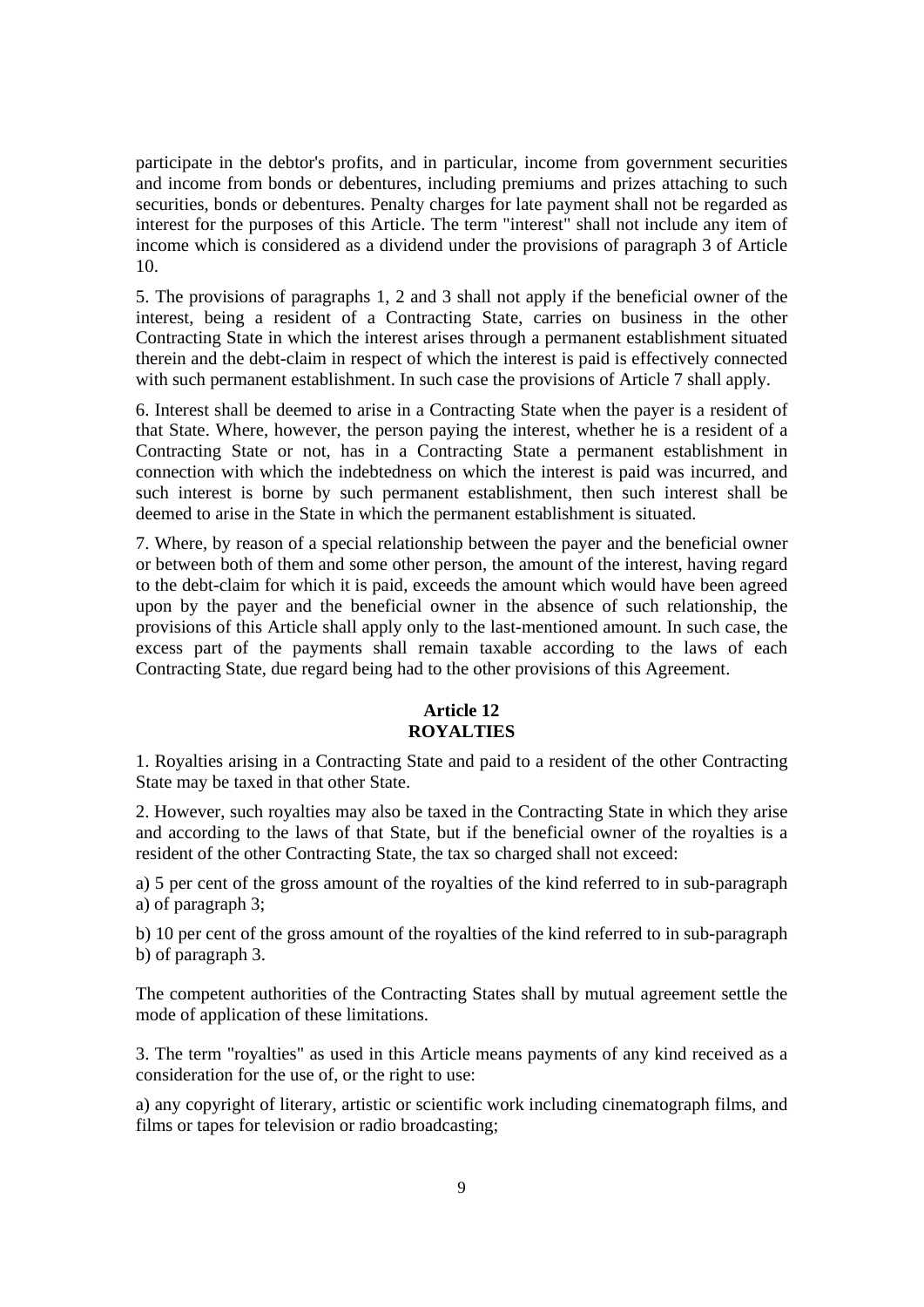b) any patent, trade mark, design or model, plan, secret formula or process and computer software, or any industrial, commercial or scientific equipment, or for information concerning industrial, commercial or scientific experience.

4. The provisions of paragraphs 1 and 2 shall not apply if the beneficial owner of the royalties, being a resident of a Contracting State, carries on business in the other Contracting State in which the royalties arise through a permanent establishment situated therein and the right or property in respect of which the royalties are paid is effectively connected with such permanent establishment. In such case the provisions of Article 7 shall apply.

5. Royalties shall be deemed to arise in a Contracting State when the payer is a resident of that State. Where, however, the person paying the royalties, whether he is a resident of a Contracting State or not, has in a Contracting State a permanent establishment in connection with which the liability to pay the royalties was incurred, and such royalties are borne by such permanent establishment, then such royalties shall be deemed to arise in the State in which the permanent establishment is situated.

6. Where, by reason of a special relationship between the payer and the beneficial owner or between both of them and some other person, the amount of the royalties, having regard to the use, right or information for which they are paid, exceeds the amount which would have been agreed upon by the payer and the beneficial owner in the absence of such relationship, the provisions of this Article shall apply only to the last-mentioned amount. In such case, the excess part of the payments shall remain taxable according to the laws of each Contracting State, due regard being had to the other provisions of this Agreement.

#### **Article 13 CAPITAL GAINS**

1. Gains derived by a resident of a Contracting State from the alienation of immovable property referred to in Article 6 and situated in the other Contracting State may be taxed in that other State.

2. Gains from the alienation of movable property forming part of the business property of a permanent establishment which an enterprise of a Contracting State has in the other Contracting State, including such gains from the alienation of such a permanent establishment (alone or with the whole enterprise), may be taxed in that other State.

3. Gains derived by a resident of a Contracting State from the alienation of ships, aircraft, railway or road vehicles operated in international traffic or of movable property pertaining to the operation of such ships, aircraft, railway or road vehicles, shall be taxable only in that State.

4. Gains derived by a resident of a Contracting State from the alienation of shares or other rights in a company deriving more than 50 per cent of their value from immovable property situated in the other Contracting State may be taxed in that other State.

5. Gains from the alienation of any property other than that referred to in paragraphs 1, 2, 3 and 4, shall be taxable only in the Contracting State of which the alienator is a resident.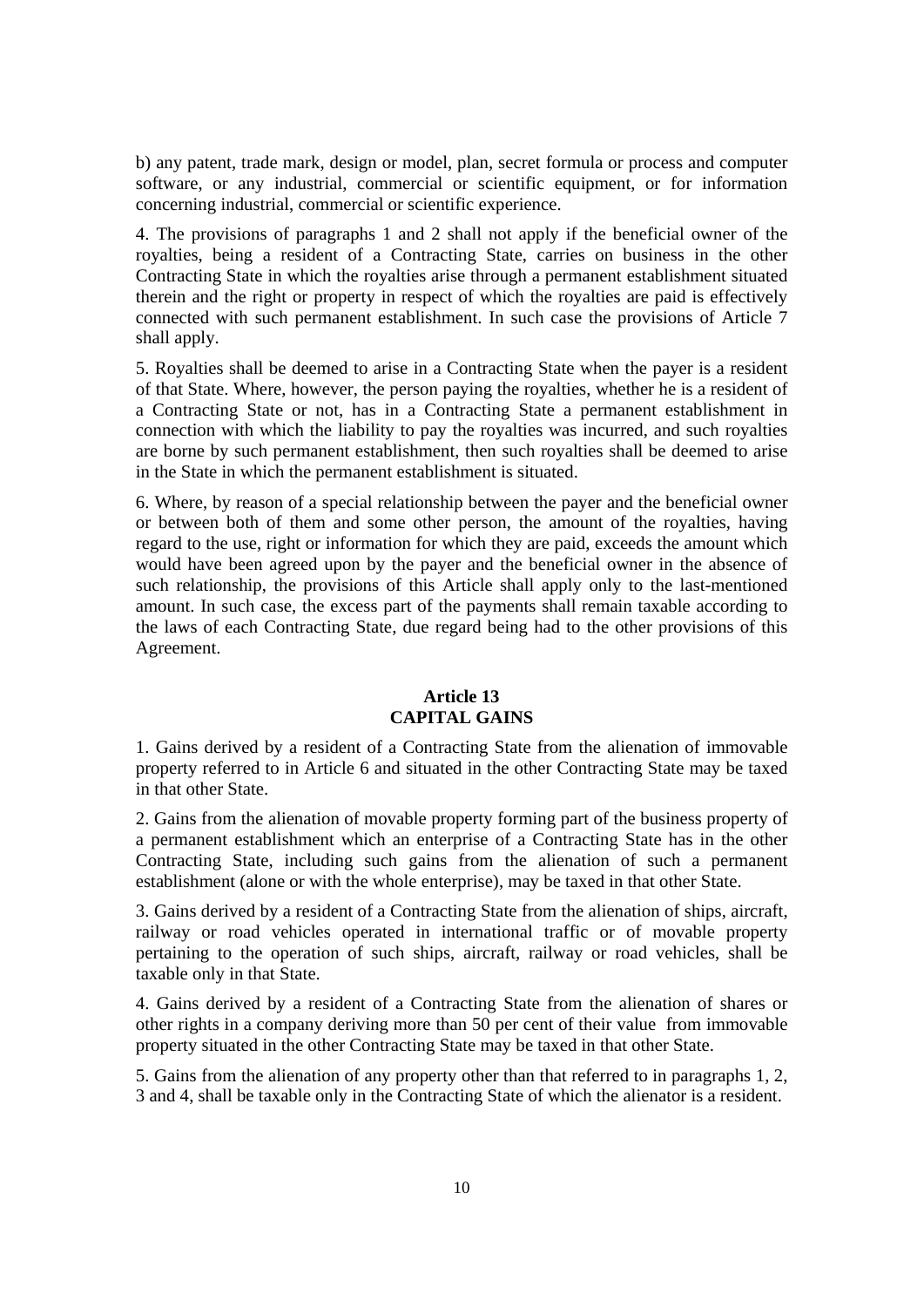## **Article 14 INCOME FROM EMPLOYMENT**

1. Subject to the provisions of Articles 15, 17 and 18, salaries, wages and other similar remuneration derived by a resident of a Contracting State in respect of an employment shall be taxable only in that State unless the employment is exercised in the other Contracting State. If the employment is so exercised, such remuneration as is derived therefrom may be taxed in that other State.

2. Notwithstanding the provisions of paragraph 1, remuneration derived by a resident of a Contracting State in respect of an employment exercised in the other Contracting State shall be taxable only in the first-mentioned State if all the following conditions are met:

a) the recipient is employed in the other State for a period or periods not exceeding in the aggregate 183 days in any twelve month period commencing or ending in the fiscal year concerned, and

b) the remuneration is paid by, or on behalf of, an employer who is not a resident of the other State, and

c) the remuneration is not borne by a permanent establishment which the employer has in the other State.

3. In the computation of the periods mentioned in sub-paragraph a) of paragraph 2, the following days shall be included:

a) all days of physical presence including days of arrivals and departures, and

b) days spent outside the State of activity such as Saturdays and Sundays, national holidays, holidays, and business trips directly connected with the employment of the recipient in that State, after which the activity was resumed in the territory of that State.

4. The term "employer" mentioned in sub-paragraph b) of paragraph 2 means the person having right on the work produced and bearing the responsibility and risk connected with the performance of the work.

5. Notwithstanding the preceding provisions of this Article, remuneration derived in respect of an employment exercised aboard a ship, aircraft, railway or road vehicle operated by a resident of a Contracting State in international traffic, may be taxed in that State.

#### **Article 15 DIRECTORS' FEES**

Directors' fees and other similar payments derived by a resident of a Contracting State in his capacity as a member of the board of directors or any other similar organ of a company which is a resident of the other Contracting State may be taxed in that other State.

## **Article 16 ARTISTES AND SPORTSMEN**

1. Notwithstanding the provisions of Articles 7 and 14, income derived by a resident of a Contracting State as an entertainer, such as a theatre, motion picture, radio or television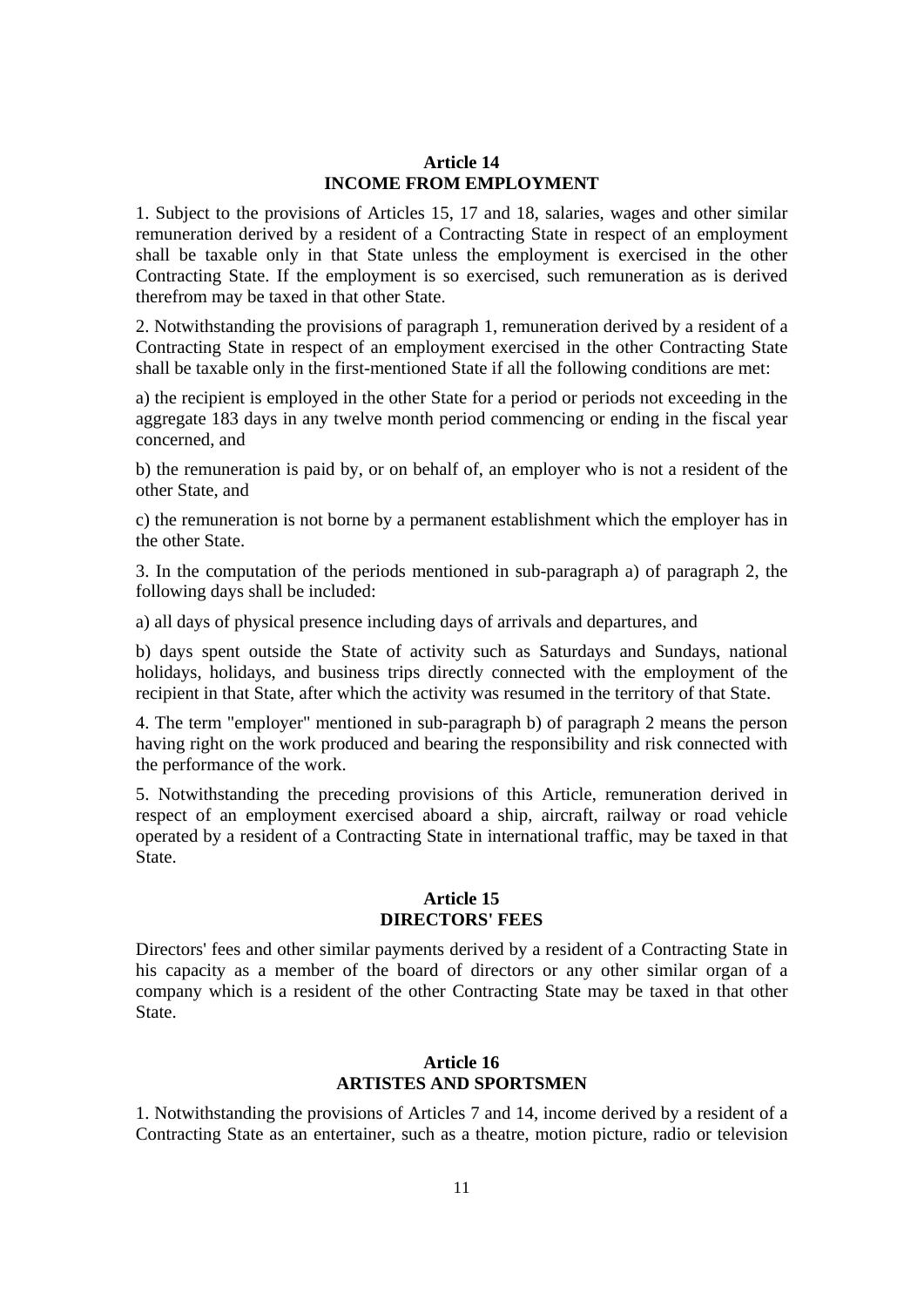artiste, or a musician, or as a sportsman, from his personal activities as such exercised in the other Contracting State, may be taxed in that other State.

2. Where income in respect of personal activities exercised by an entertainer or a sportsman in his capacity as such accrues not to the entertainer or sportsman himself but to another person, that income may, notwithstanding the provisions of Articles 7 and 14, be taxed in the Contracting State in which the activities of the entertainer or sportsman are exercised.

#### **Article 17 PENSIONS**

Subject to the provisions of paragraph 2 of Article 18, pensions and other similar remuneration paid to a resident of a Contracting State in consideration of past employment shall be taxable only in that State.

## **Article 18 GOVERNMENT SERVICE**

1. a) Salaries, wages and other similar remuneration paid by a Contracting State or a political subdivision or a local authority thereof to an individual in respect of services rendered to that State or subdivision or authority shall be taxable only in that State.

b) However, such salaries, wages and other similar remuneration shall be taxable only in the other Contracting State if the services are rendered in that State and the individual is a resident of that State who:

(i) is a national of that State; or

(ii) did not become a resident of that State solely for the purpose of rendering the services.

2. a) Notwithstanding the provisions of paragraph 1, pensions and other similar remuneration paid by, or out of funds created by, a Contracting State or a political subdivision or a local authority thereof to an individual in respect of services rendered to that State or subdivision or authority shall be taxable only in that State.

b) However, such pensions and other similar remuneration shall be taxable only in the other Contracting State if the individual is a resident of, and a national of, that State.

3. The provisions of Articles 14, 15, 16 and 17 shall apply to salaries, wages, pensions, and other similar remuneration in respect of services rendered in connection with a business carried on by a Contracting State or a political subdivision or a local authority thereof.

## **Article 19 STUDENTS**

1. Payments which a student or business apprentice who is or was immediately before visiting a Contracting State a resident of the other Contracting State and who is present in the first-mentioned State solely for the purpose of his education or training receives for the purpose of his maintenance, education or training shall not be taxed in that State, provided that such payments arise from sources outside that State.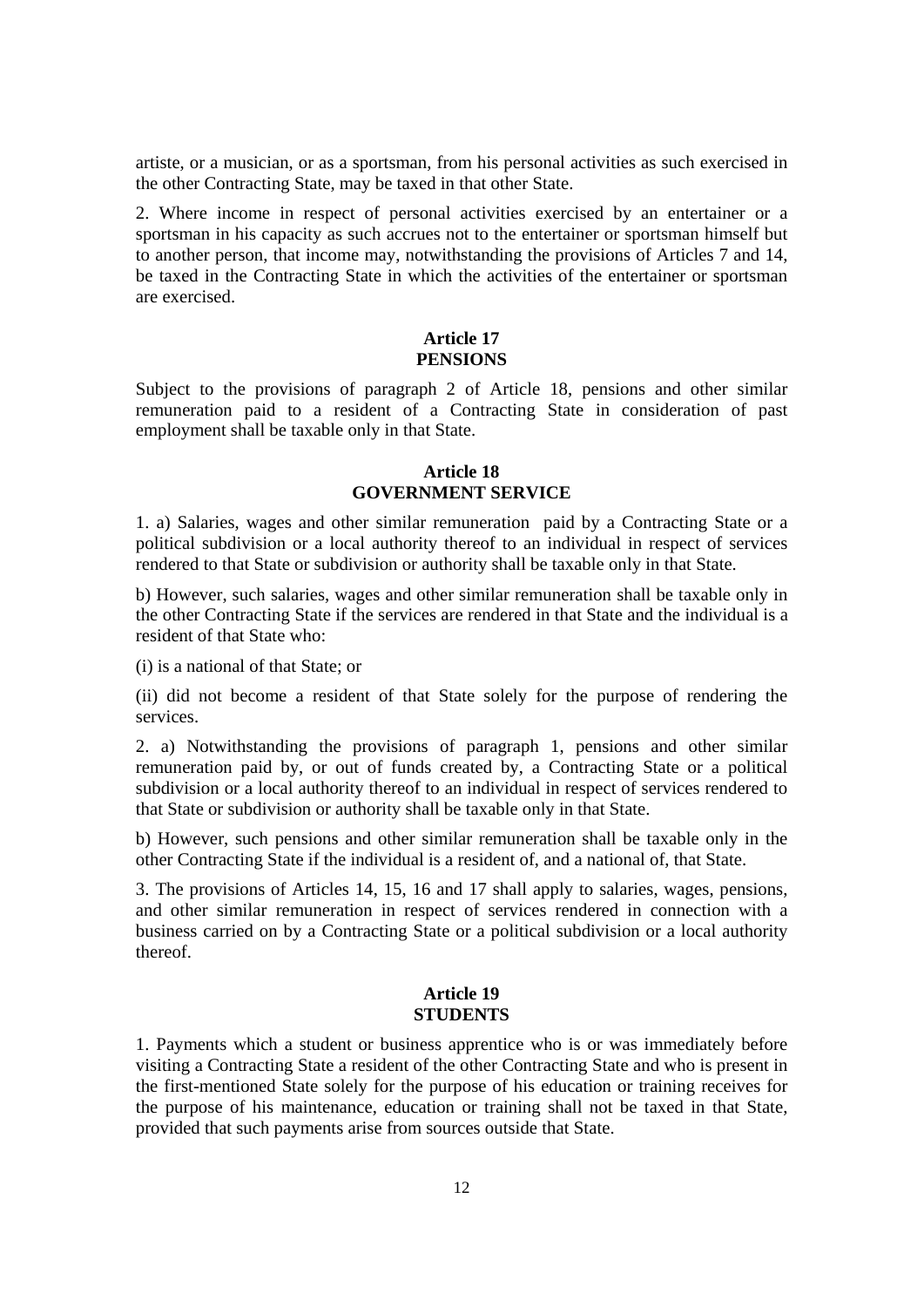2. In respect of grants, scholarships and remuneration from employment not covered by paragraph 1, a student or business apprentice referred to in paragraph 1 shall, in addition, be entitled during such education or training to the same exemptions, reliefs or reductions in respect of taxes available to residents of the Contracting State which he is visiting.

## **Article 20 OTHER INCOME**

Items of income of a resident of a Contracting State, wherever arising, not dealt with in the foregoing Articles of this Agreement shall be taxable only in that State. However, if such income is derived from sources within the other Contracting State, that income may also be taxed in that other State.

# **Article 21 CAPITAL**

1. Capital represented by immovable property referred to in Article 6, owned by a resident of a Contracting State and situated in the other Contracting State, may be taxed in that other State.

2. Capital represented by movable property forming part of the business property of a permanent establishment which an enterprise of a Contracting State has in the other Contracting State, may be taxed in that other State.

3. Capital represented by ships, aircraft, railway or road vehicles operated in international traffic by a resident of a Contracting State and by movable property pertaining to the operation of such ships, aircraft, railway or road vehicles, shall be taxable only in that State.

4. All other elements of capital of a resident of a Contracting State shall be taxable only in that State.

## **Article 22 ELIMINATION OF DOUBLE TAXATION**

1. Where a resident of a Contracting State derives income or owns capital which, in accordance with the provisions of this Agreement, may be taxed in the other Contracting State, the first-mentioned State shall allow:

a) as a deduction from the tax on the income of that resident, an amount equal to the income tax paid in that other State;

b) as a deduction from the tax on the capital of that resident, an amount equal to the capital tax paid in that other State.

Such deduction in either case shall not, however, exceed that part of the income tax or capital tax, as computed before the deduction is given, which is attributable, as the case may be, to the income or the capital which may be taxed in that other State.

2. Where in accordance with any provision of the Agreement income derived or capital owned by a resident of a Contracting State is exempt from tax in that State, such State may nevertheless, in calculating the amount of tax on the remaining income or capital of such resident, take into account the exempted income or capital.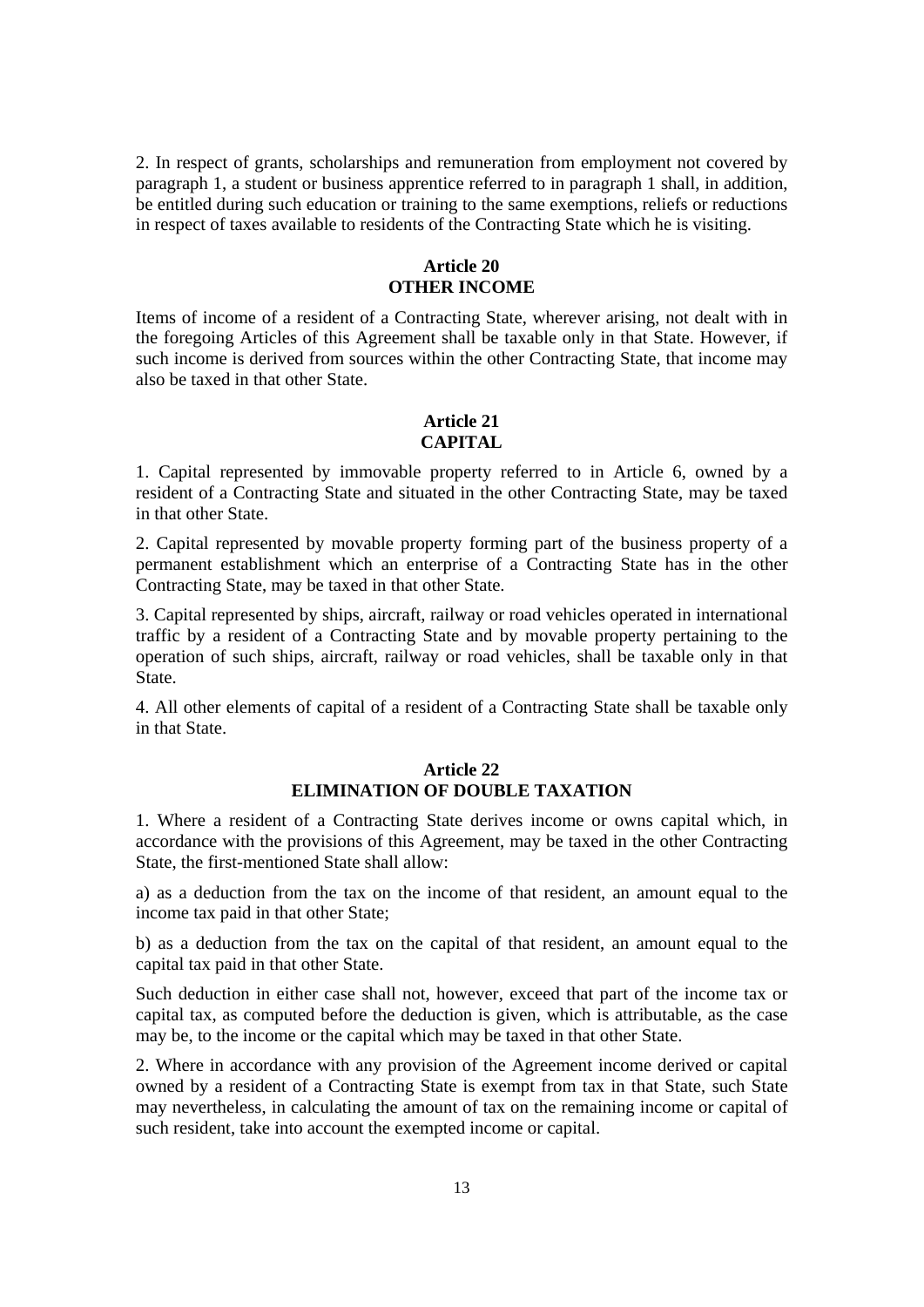## **Article 23 NON-DISCRIMINATION**

1. Nationals of a Contracting State shall not be subjected in the other Contracting State to any taxation or any requirement connected therewith, which is other or more burdensome than the taxation and connected requirements to which nationals of that other State in the same circumstances, in particular with respect to residence, are or may be subjected. This provision shall, notwithstanding the provisions of Article 1, also apply to persons who are not residents of one or both of the Contracting States.

2. Stateless persons who are residents of a Contracting State shall not be subjected in either Contracting State to any taxation or any requirement connected therewith, which is other or more burdensome than the taxation and connected requirements to which nationals of the State concerned in the same circumstances, in particular with respect to residence, are or may be subjected.

3. The taxation on a permanent establishment which an enterprise of a Contracting State has in the other Contracting State shall not be less favourably levied in that other State than the taxation levied on enterprises of that other State carrying on the same activities. This provision shall not be construed as obliging a Contracting State to grant to residents of the other Contracting State any personal allowances, reliefs and reductions for taxation purposes on account of civil status or family responsibilities which it grants to its own residents.

4. Except where the provisions of Article 9, paragraph 7 of Article 11, or paragraph 6 of Article 12, apply, interest, royalties and other disbursements paid by an enterprise of a Contracting State to a resident of the other Contracting State shall, for the purpose of determining the taxable profits of such enterprise, be deductible under the same conditions as if they had been paid to a resident of the first-mentioned State. Similarly, any debts of an enterprise of a Contracting State to a resident of the other Contracting State shall, for the purpose of determining the taxable capital of such enterprise, be deductible under the same conditions as if they had been contracted to a resident of the first-mentioned State.

5. Enterprises of a Contracting State, the capital of which is wholly or partly owned or controlled, directly or indirectly, by one or more residents of the other Contracting State, shall not be subjected in the first-mentioned State to any taxation or any requirement connected therewith which is other or more burdensome than the taxation and connected requirements to which other similar enterprises of the first-mentioned State are or may be subjected.

6. The provisions of this Article shall, notwithstanding the provisions of Article 2, apply to taxes of every kind and description.

# **Article 24 MUTUAL AGREEMENT PROCEDURE**

1. Where a person considers that the actions of one or both of the Contracting States result or will result for him in taxation not in accordance with the provisions of this Agreement, he may, irrespective of the remedies provided by the domestic law of those States, present his case to the competent authority of the Contracting State of which he is a resident or, if his case comes under paragraph 1 of Article 23, to that of the Contracting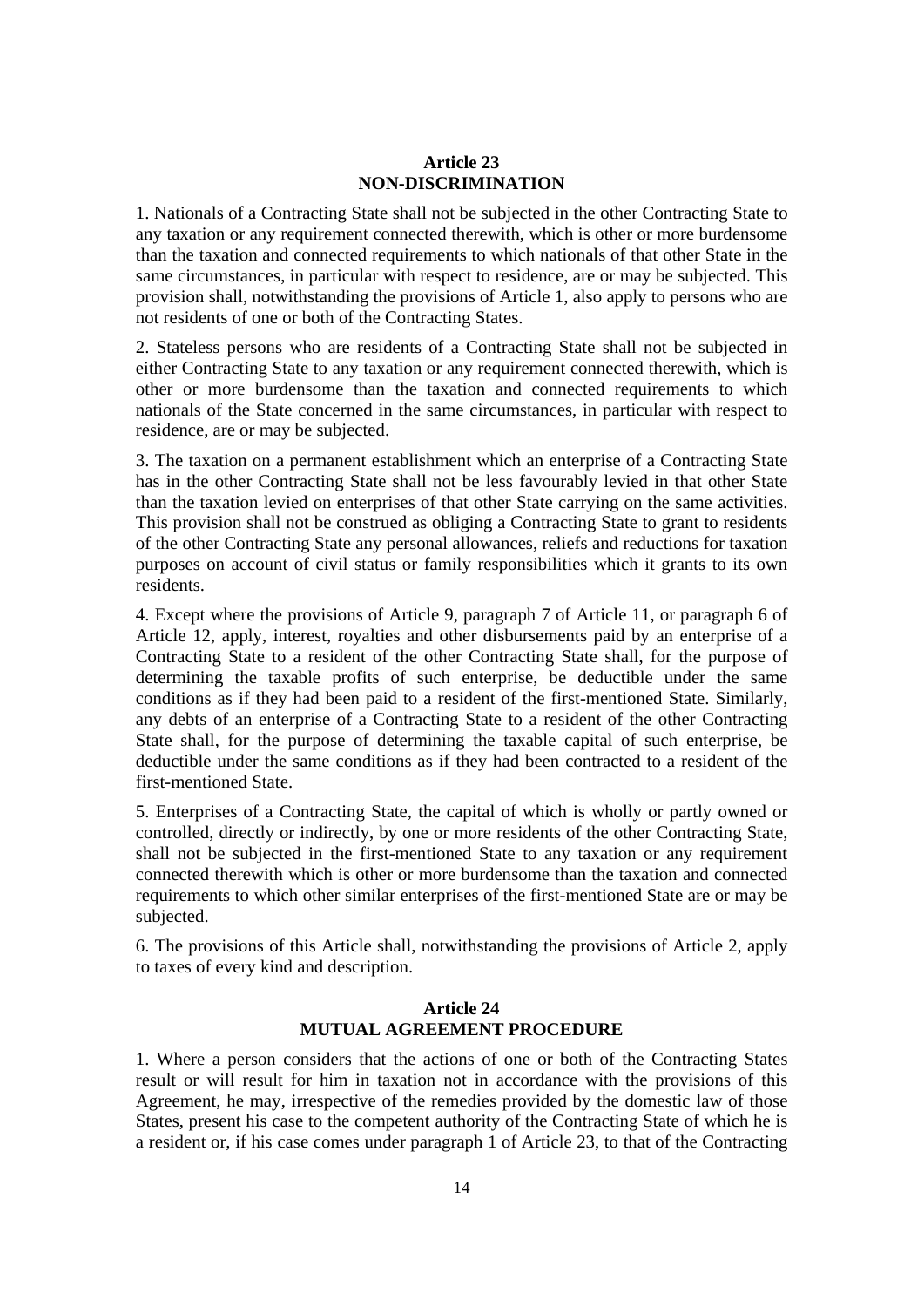State of which he is a national. The case must be presented within three years from the first notification of the action resulting in taxation not in accordance with the provisions of the Agreement.

2. The competent authority shall endeavour, if the objection appears to it to be justified and if it is not itself able to arrive at a satisfactory solution, to resolve the case by mutual agreement with the competent authority of the other Contracting State, with a view to the avoidance of taxation which is not in accordance with the Agreement. Any agreement reached shall be implemented notwithstanding any time limits in the domestic law of the Contracting States.

3. The competent authorities of the Contracting States shall endeavour to resolve by mutual agreement any difficulties or doubts arising as to the interpretation or application of the Agreement. They may also consult together for the elimination of double taxation in cases not provided for in the Agreement.

4. The competent authorities of the Contracting States may communicate with each other directly for the purpose of reaching an agreement in the sense of the preceding paragraphs.

## **Article 25 EXCHANGE OF INFORMATION**

1. The competent authorities of the Contracting States shall exchange such information as is foreseeably relevant for carrying out the provisions of this Agreement or to the administration or enforcement of the domestic laws concerning taxes of every kind and description imposed on behalf of the Contracting States, or of their political subdivisions or local authorities, insofar as the taxation thereunder is not contrary to the Agreement. The exchange of information is not restricted by Articles 1 and 2.

2. Any information received under paragraph 1 by a Contracting State shall be treated as secret in the same manner as information obtained under the domestic laws of that State and shall be disclosed only to persons or authorities (including courts and administrative bodies) concerned with the assessment or collection of, the enforcement or prosecution in respect of, the determination of appeals in relation to the taxes referred to in paragraph 1, or the oversight of the above. Such persons or authorities shall use the information only for such purposes. They may disclose the information in public court proceedings or in judicial decisions.

3. In no case shall the provisions of paragraphs 1 and 2 be construed so as to impose on a Contracting State the obligation:

a) to carry out administrative measures at variance with the laws and administrative practice of that or of the other Contracting State;

b) to supply information which is not obtainable under the laws or in the normal course of the administration of that or of the other Contracting State;

c) to supply information which would disclose any trade, business, industrial, commercial or professional secret or trade process, or information the disclosure of which would be contrary to public policy (ordre public).

4. If information is requested by a Contracting State in accordance with this Article, the other Contracting State shall use its information gathering measures to obtain the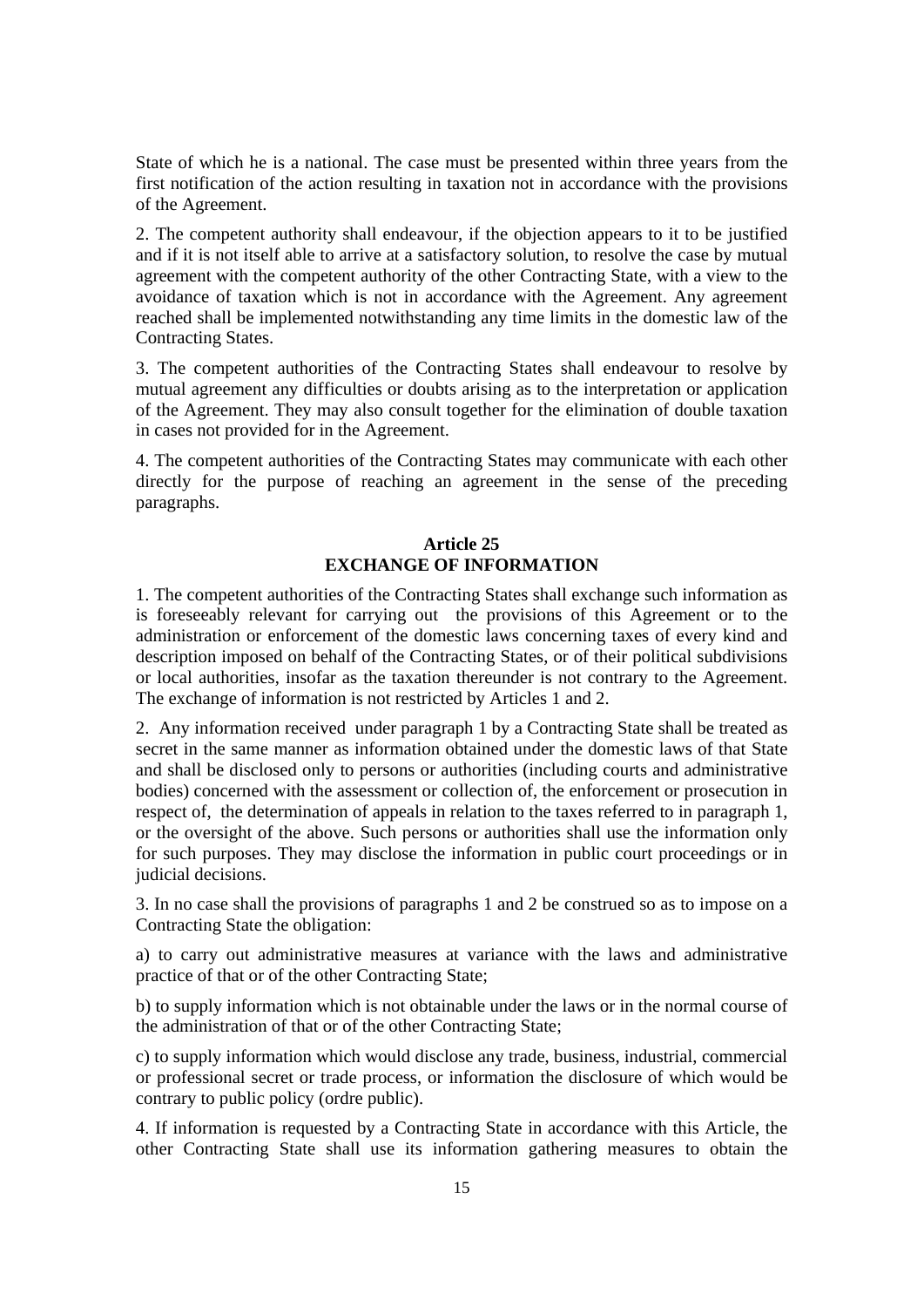requested information, even though that other State may not need such information for its own tax purposes. The obligation contained in the preceding sentence is subject to the limitations of paragraph 3 but in no case shall such limitations be construed to permit a Contracting State to decline to supply information solely because it has no domestic interest in such information.

5. In no case shall the provisions of paragraph 3 be construed to permit a Contracting State to decline to supply information solely because the information is held by a bank, other financial institution, nominee or person acting in an agency or a fiduciary capacity or because it relates to ownership interests in a person.

### **Article 26 MEMBERS OF DIPLOMATIC MISSIONS AND CONSULAR POSTS**

Nothing in this Agreement shall affect the fiscal privileges of members of diplomatic missions or consular posts under the general rules of international law or under the provisions of special agreements.

#### **Article 27 LIMITATION ON BENEFITS**

1. Notwithstanding the provisions of any other Articles of this Agreement, benefits provided under this Agreement shall not be granted to companies of either Contracting State if the purpose of such companies is to obtain benefits under this Agreement that would not otherwise be available.

2. The provisions of this Agreement shall in no case prevent a Contracting State from the application of the provisions of its domestic laws aiming at the prevention of fiscal evasion, provided that the taxation in that State on the income concerned is not contrary to the Agreement.

3. The competent authority of a Contracting State may, after consultation with the competent authority of the other Contracting State, deny the benefits of this Agreement to any person, or with respect to any transaction, if in its opinion the granting of those benefits would constitute an abuse of the Agreement.

#### **Article 28 ENTRY INTO FORCE**

The Contracting States shall notify each other in writing, through the diplomatic channels, the completion of the procedures required by their domestic laws for entry into force of this Agreement. This Agreement shall enter into force on the date of the later of these notifications and its provisions shall have effect in both Contracting States:

a) in respect of taxes withheld at source, to income paid or credited on or after  $1<sup>st</sup>$  January in the calendar year next following that in which the Agreement enters into force;

b) in respect of other taxes on income and taxes on capital, to income or capital in any taxable year beginning on or after  $1<sup>st</sup>$  January in the calendar year next following that in which the Agreement enters into force.